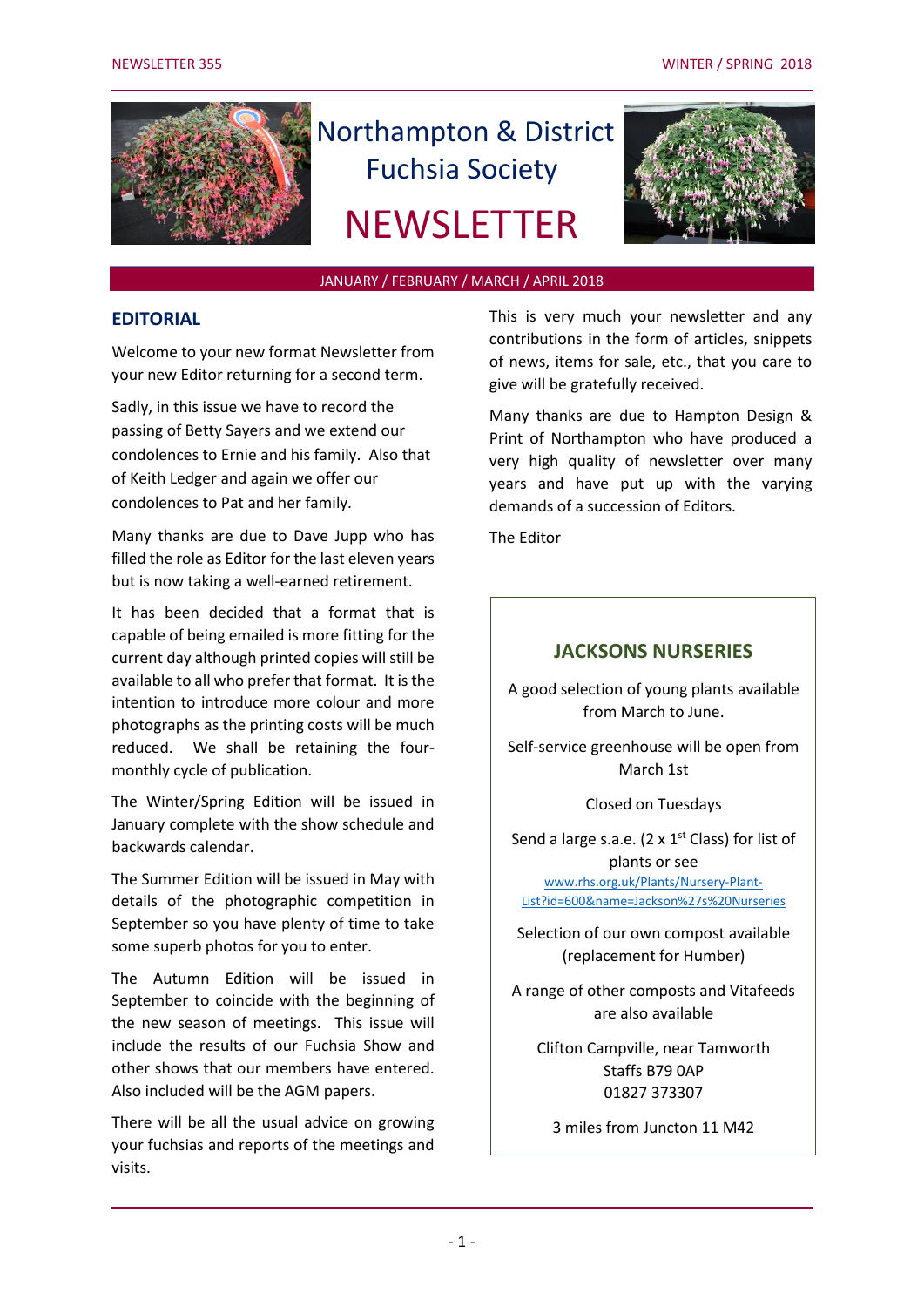### **2018 PROGRAMME OF MEETINGS**

All meetings are held at the Conservative Club, 42 Billing Road, Northampton commencing at 7.30pm

#### January 16th 2018

Care & Culture: Looking after your plants in Winter

February 6th 2018 Meeting: Ron Kilsby Film Night

March 6th 2018 Meeting: Nigel Spencer - Wildlife Photography

March 20th 2018 Care & Culture: Bringing plants out of dormancy; collect your Society plant

April 3rd 2018 Meeting: speaker tba

April 17th 2018 Care & Culture: Two tables meeting

May 1st 2018 Meeting: speaker tba

May 15th 2018 Care & Culture: Plant sale

June 5th 2018 Meeting: Chris Edwards - Wildlife

June 19th 2018

Care & Culture: Feeding, Watering and Growing On

July 3rd 2018 Meeting: David Garrett - Composting

July 17th 2018 Care & Culture: Preparing your plants for the show; dressing; the dreaded paperwork

#### September 4th 2018

Welcome New Members; Open Evening; Cut Bloom & Photography Competition

October 2nd 2018 Meeting: speaker tba

November 6th 2018 Annual General Meeting

December 4th 2018 Christmas Party!

#### **SOCIETY EVENTS FOR 2018**

Sunday March 4th 2018 Trip to Jacksons and Hawgrip Nursery Sunday May 13th 2018 Malvern Spring Show

## SATURDAY 4TH AUGUST 2018

FUCHSIA SHOW ST CRISPIN SOCIAL CLUB NN5 4XD

Friday August 10th 2018 BBQ

Conservative Club

Tuesday November 6th 2018 Annual General Meeting Conservative Club

Saturday December 1st 2018 Christmas Fayre Conservative Club

Tuesday December 4th 2018 Christmas Party Conservative Club

## **NENE VALLEY ORGAN & KEYBOARD CLUB**

For over 35 years NVOKC have been producing electronic organ and keyboard shows to the public on the 3rd Monday of the month.

Top international artistes are presented, performing a wide range of music on state of the art instruments.

A NVOKC show is a superb evening for all in the comfortable surroundings of the Plough Hotel, Northampton NN1 1PF

Come along and join us one Monday.

Doors open at 7.15pm. Start 8.00pm. Finish 10.30pm.

For any further information call Matthew Bason 01933 420130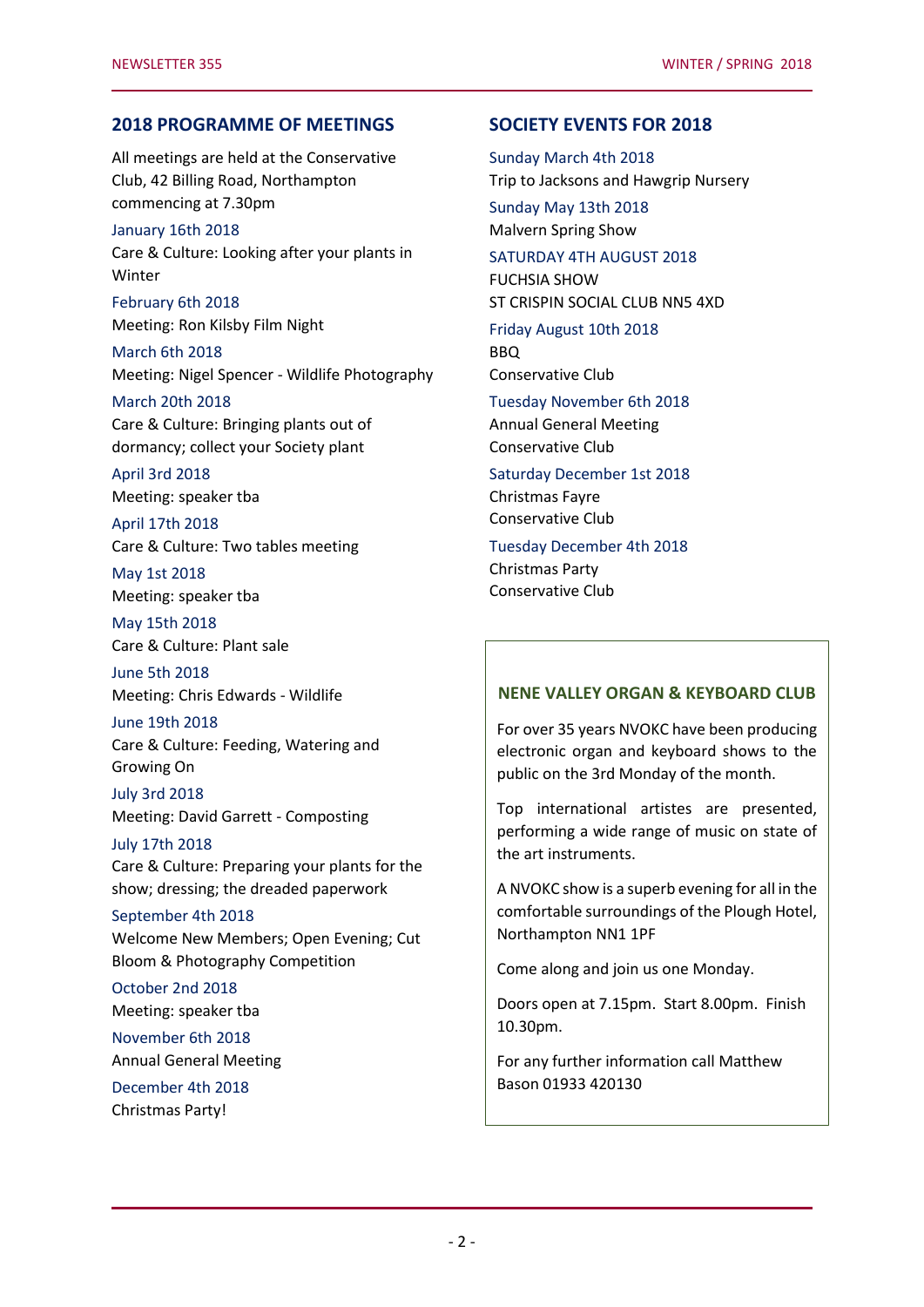## **OBITUARY – BETTY SAYERS 3 rd September 1926 – 6 th January 2018**

It is with great sadness that we learned that Betty Sayers died peacefully at home on 6<sup>th</sup> January 2018, aged 91.

Through Ernie, Betty has been involved with our Fuchsia Society since it started in 1967. She with Ernie held many open gardens in aid of the N&DFS. Many of us in the society will have fond memories of Betty, in her younger days, taking the entrance money at our annual shows.

Together Betty and Ernie enjoyed the company of Fuchsia folk both here and on various trips and holidays.

Betty and Ernie shared the same birthday, including even the year. They also shared many years together  $-$  last year they celebrated their  $67<sup>th</sup>$  wedding anniversary.

We wish to extend our condolences to Ernie and his family.

Bob and Chris Malin.

---ooo000ooo---

## **DATA PROTECTION ACT 2017 Tell us how you want to hear from us**

When shopping by post or online you may be familiar with the little tick boxes at the bottom of the form with descriptions that you have to read very carefully to see whether or not you should tick them to opt-in or out of receiving post, emails, etc.

Data Protection law is changing on 25<sup>th</sup> May 2018. Under the provisions of the General Data Protection Regulation (GDPR) it is necessary for all these boxes to be explicitly opt-in thus no tick equals no contact.

Also under the provisions of the GDPR it is necessary for all organisations like our Society to show that their members have explicitly opted-in to receive communications.

Co-incidentally at the AGM on  $7<sup>th</sup>$  November 2018 the following resolution was passed.

*'If an existing member fails to make contact with the Society for one whole year they will no longer be regarded as a member of the Society. Contact should be made through the Society Chairman, Secretary or Membership Secretary.*

*The Society year runs from September 1st to August 31st .*

At the back of this newsletter you will find a form to complete and return to the Society.

Post – tick this box to receive your newsletter, show schedule, AGM papers, etc., by post (if not collected at a meeting).

Email - tick this box to receive notifications by email - in practice for most members this would only be to advise you, for example, of a last minute cancellation of a meeting due to inclement weather - be sure to enter your email address.

Newsletter - tick this box to receive your newsletter and the attendant show schedule, AGM papers, etc., by email – this would be in preference to receiving them by post and save printing and postage costs for the Society - be sure to enter your email address.

Telephone – tick this box to receive telephone calls from the Society  $-$  in practice for most members this would only be to advise you, for example, of a last minute cancellation of a meeting due to inclement weather – be sure to enter your telephone number, land line or mobile.

SMS – tick this box to receive text messages from the Society – again, in practice for most members this would only be to advise you, for example, of a last minute cancellation of a meeting due to inclement weather – be sure to add your mobile telephone number.

Please be sure to complete the form and return it to the Society or send your responses by email. Details are on the form.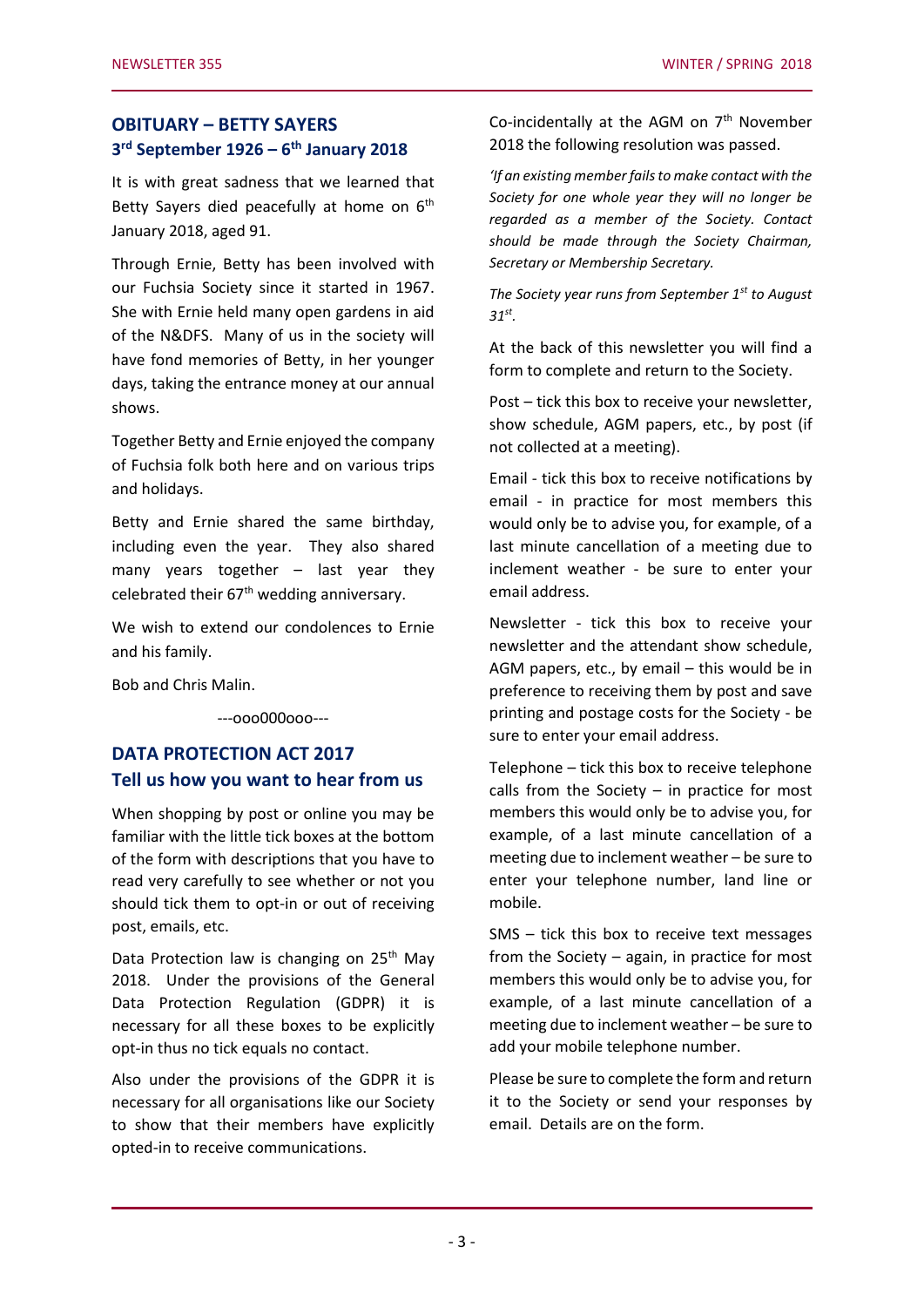## **THE GERANIUM & PELARGONIUM SPECIALISTS**

A family run business growing Pelargoniums and Geraniums for over 30 years.

Now also selling Lavenders, Agapanthus and Penstemons.

The Nursery is open from March to August Monday to Saturday - 9am - 5pm Sunday from May to August - 10am– 4pm

Open Evenings and Talks available.

CRAMDEN NURSERY HARBOROUGH ROAD NORTH NORTHAMPTON NN2 8LU Telephone: 01604 842365 [www.cramdennursery.co.uk](http://www.cramdennursery.co.uk/)

## **THE CHRISTMAS FAYRE**

All of the events organised by our society on this our 50<sup>th</sup> anniversary year have been a great success and this year's Christmas Fayre was no exception.

On Saturday 2<sup>nd</sup> December our society held its annual Christmas Fayre at the Conservative Club. There was a wonderful selection of seasonal produce on sale including homemade cakes, preserves and pickles, flowers and plants. We also had tombola and a stall selling refreshments.

The Fayre opened at 9.00am and for the first hour business was quite slow, but then the room started to come alive with a good influx of members, relatives and friends. By the time the event closed at mid-day almost everything had sold out and a great time was had by everyone.

On behalf of the society, I would like to thank those who helped to make this year's Christmas Fayre a success.

#### **THE CHRISTMAS PARTY**

On Tuesday 5<sup>th</sup> December twenty-eight members gathered at the Conservative Club for the Christmas Party.

Our brains were tested first by a quiz set by Phil Hunt with cryptic questions on key ingredients in food, towns and cities in the UK and children's books, TV and film titles. Judy Campbell and Dot Leeke were top scorers with 34/50 and won a bottle of wine.

An excellent buffet was assembled in the usual 'bring and share' way.

We were then entertained by card-sharp Peter Pettit and his moll, Marilyn Daniels in a game of Play Your Cards Right.

Finally, there was the draw with 28 prizes.

---ooo000ooo---

## **GROWING YOUR FUCHSIAS January/February/March/April**

It is **January** and the shortest day is well behind us and we will soon be noticing the change in light conditions. We are at the beginning of another 'fuchsia' year. January is not the most active month of the year for the fuchsia grower but there are some important tasks to be carried out.

We must regularly check our over-wintering plants as they are always prone to attacks of *botrytis* (grey mould) so it is vital to keep air circulating around the plants by opening the vents in the greenhouse and by use of a fan. Check also for correct moisture levels; a moisture meter is handy for this job if you have one. Water if necessary but do this early in the day so as to give any excess water a chance to dry off before putting them away again in the evening.

Plants that are being over-wintered in sheds, garages or cold frames should also be looked at, taking the opportunity on a good day (bright, dry and reasonably warm) to bring your plants out into the open air. Check them over for any problems but make sure they go

Bob Malin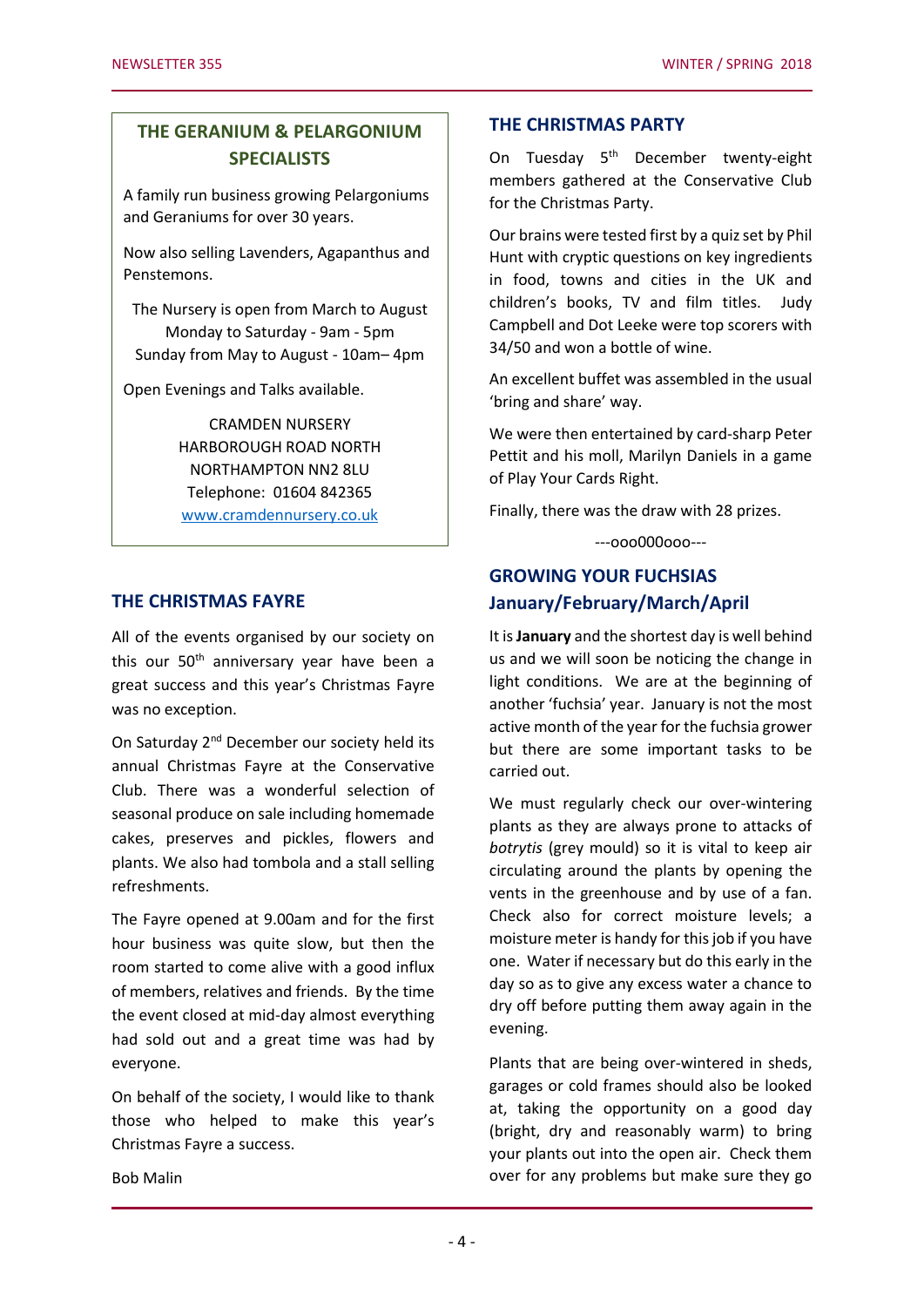back into their winter quarters before the evening chill sets in.

**Late February,** depending on weather conditions can be the time for the *wake up* process to begin. Spray the woody stems of your plants with very warm water; this will soften the wood and encourage the new buds to appear. Do this spraying frequently but again always allow enough time for surplus water to dry off before evening time. Cuttings material may now be available from plants that have had that extra little bit of heat; always take the best cuttings available and give a little bottom heat if possible; your cuttings should root in 3-4 weeks.

This is a good time to plan and prepare for a hardy fuchsia bed; dig the selected area well and incorporate some good garden compost or peat, or even farmyard manure if available; a wellprepared fuchsia bed should last for many years.

Many of the specialist fuchsia nurseries open their doors for business on  $1<sup>st</sup>$  February so why not order a few catalogues and be prepared to visit one or two and obtain a few different cultivars; give the species a try!

By **Early March,** depending on how your plants have been over-wintered, you may now be seeing new pink buds or shoots appearing from the woody stems. Those with a heated greenhouse may possibly have shoots big enough for cuttings but if you have a cold greenhouse, or your plants have been overwintered in a shed or garage, then your plants may be in the pink bud stage.

Some cultivars are quicker to break into bud than others. It may still be a few weeks before you see any sign of new growth on some of your plants. Triphyllas like Thalia and Insulinde are very slow to break if they have been allowed to go into dormancy. These types are much better kept 'ticking over' in green leaf throughout the winter months if possible.

Spraying the woody framework of your plants with fairly warm water softens the stems and encourages the new growth to break but only do this on suitable days; it is best done about 10 o'clock in the morning so that any surplus moisture has dried off by evening time. Excess moisture can cause botrytis to set in.

By the **End of March** many of your plants may have shoots on them suitable to be taken as cuttings. Before taking cuttings make sure that the plants from which they will be taken have been well watered, preferably 24 hours previously if possible; the cuttings will then be in a turgid state (fully charged with water).

Prepare your cuttings compost beforehand; a mixture of 75% peat and 25% sand with perhaps some added Perlite or Vermiculite is ideal. The sand should be washed river sand, not the very fine builders' type. Your cuttings need only be what we call 'tip cuttings' which are just the growing tip plus one pair of leaves. A 3-inch pot of compost is plenty big enough to accept 6 or 7 cuttings; they need only to be pushed lightly into the compost then given a light overhead spray to settle the compost and to just moisten the leaves. They must then be covered to conserve the moisture level until rooting takes place. The small sandwich bags are ideal for the job. If they can then be placed in a propagator with some bottom heat then all the better but the kitchen window sill will suffice (given the permission to do so!); rooting will take longer, of course, but it should still happen.

In **April,** once you know that your plants have over-wintered successfully and new roots are beginning to show, it is time to 'pot back'. Not all growers do this but it can be beneficial to the plants and gives them a kick start to the season. It involves removing as much of the dead root and old compost as possible; you will normally find that you can then fit the remaining root ball into a pot some two sizes smaller, e.g., from a 7" to a 5" or 5" to a 3". New compost is then added and lightly watered in. As the plant grows and forms new roots they are then 'potted on' one size at a time.

Do not forget to visit our local nurseries. They all have good quality plants for sale. Give the Triphyllas or Species a try this year. Wishing you **good growing** in the New Year!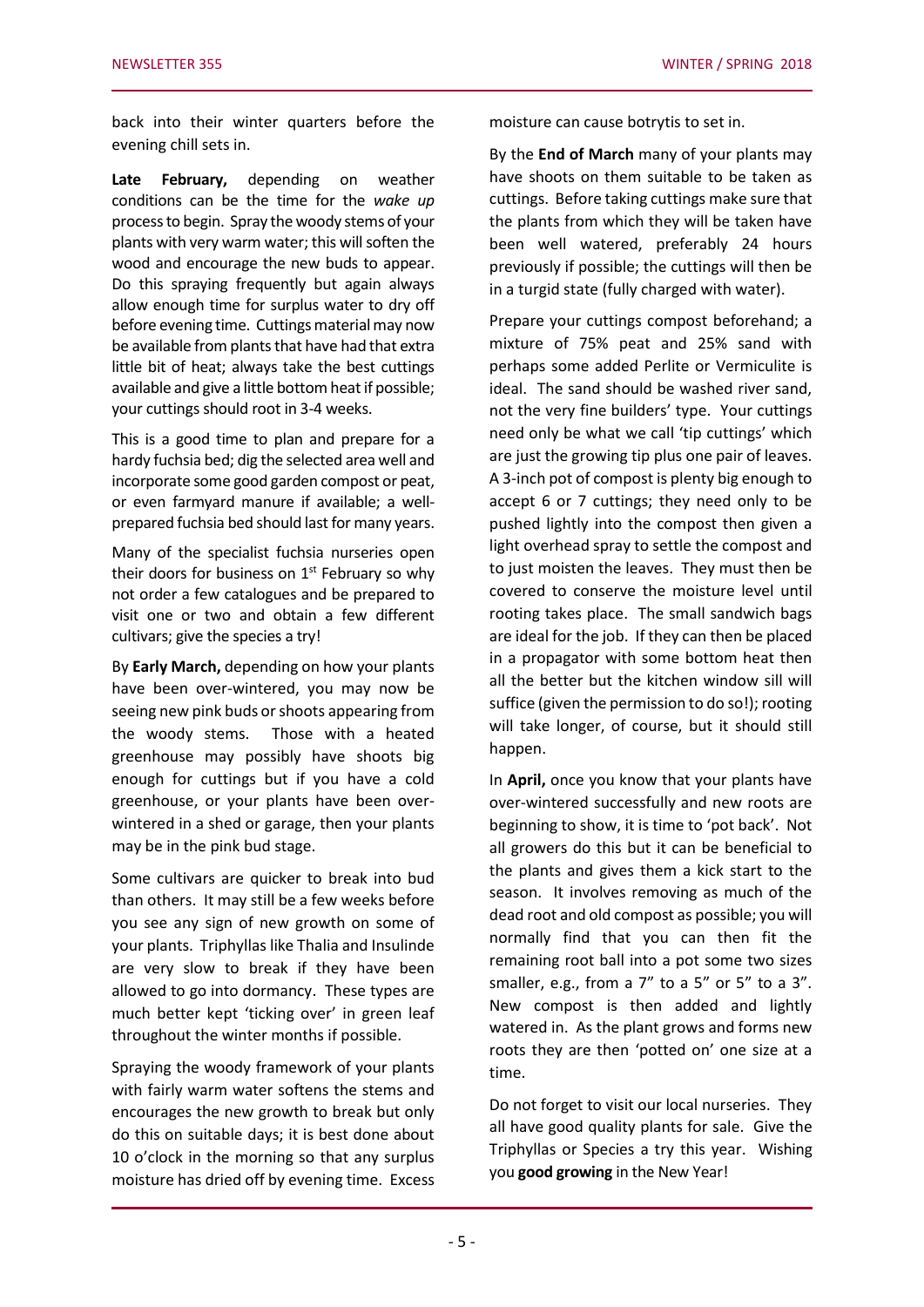## **OBITUARY – KEITH LEDGER 17th August 1940 - 1 st October 2017**

Keith joined the Northampton and District Fuchsia Society in 1989, the same year as me, and was a very active member who soon joined the committee before becoming the society's Treasurer for some years. Keith's passion for fuchsias was very evident in the wonderful plants he entered in our shows. He was an excellent grower.



*Keith Ledger receiving the Starmer/York Trophy from the manager of Wyvale in 2010*

In my early days of showing I visited Keith in his garden at Moulton and he was very willing to share his vast knowledge of growing and showing fuchsias. I remember he said to me "I tend to grow large potted plants because they are easier to regulate the watering in hot weather". He certainly grew some wonderful plants.

In his later years Keith's health deteriorated but he still managed to visit our annual show without fail and kept a keen interest in the society, always willing to offer advice.

Our deepest condolences go to his wife Pat and his family.

Bob Malin

---ooo000ooo---

## **WINTER CARE FOR GARDEN HARDIES**

Flowering in the border will continue until the first frosts start or the arrival of bad light. Your plants will begin to lose their leaves, usually from the bottom of the plant first. You can now start the winter protection programme.

First look around the plant for possible cuttings material; soft green growth without buds is ideal. Pot these cuttings up into your potting mixture, whether it be your own mixture or bought compost. If possible place them in a propagator, or the old favourite, on the kitchen window sill but get permission first!

Then tidy up your plants by removing all but 450mm (18") of the growth made during the growing season. Do not cut back further because this amount of stem gives good protection from frost to the crown of the plant. Clear all debris including weeds from around the base of the plants, taking care as fuchsias are shallow rooting and you could damage the fine roots that are just under the soil surface.

A protective layer of mulch, such as straw, peat or good garden compost can be placed around the base of the plants. Do not apply any fertiliser at this time as this will only encourage soft growth susceptible to frost.

Another check you should make is that any labels are in place and replace any that are becoming illegible.

If you are not certain about the hardiness of some of your plants they can be dug up and over-wintered indoors. Dig them up with as much root-ball as possible and place them in a suitable container. Prune the top growth to a manageable size – some root pruning may also be necessary. Move them into the garage or greenhouse so that they will be over-wintered in a frost-free place.

Fuchsias growing outside in pots must also be taken in for over-wintering whether they are classed as hardy or not as heavy frost can easily penetrate the sides of the pots and kill the delicate roots.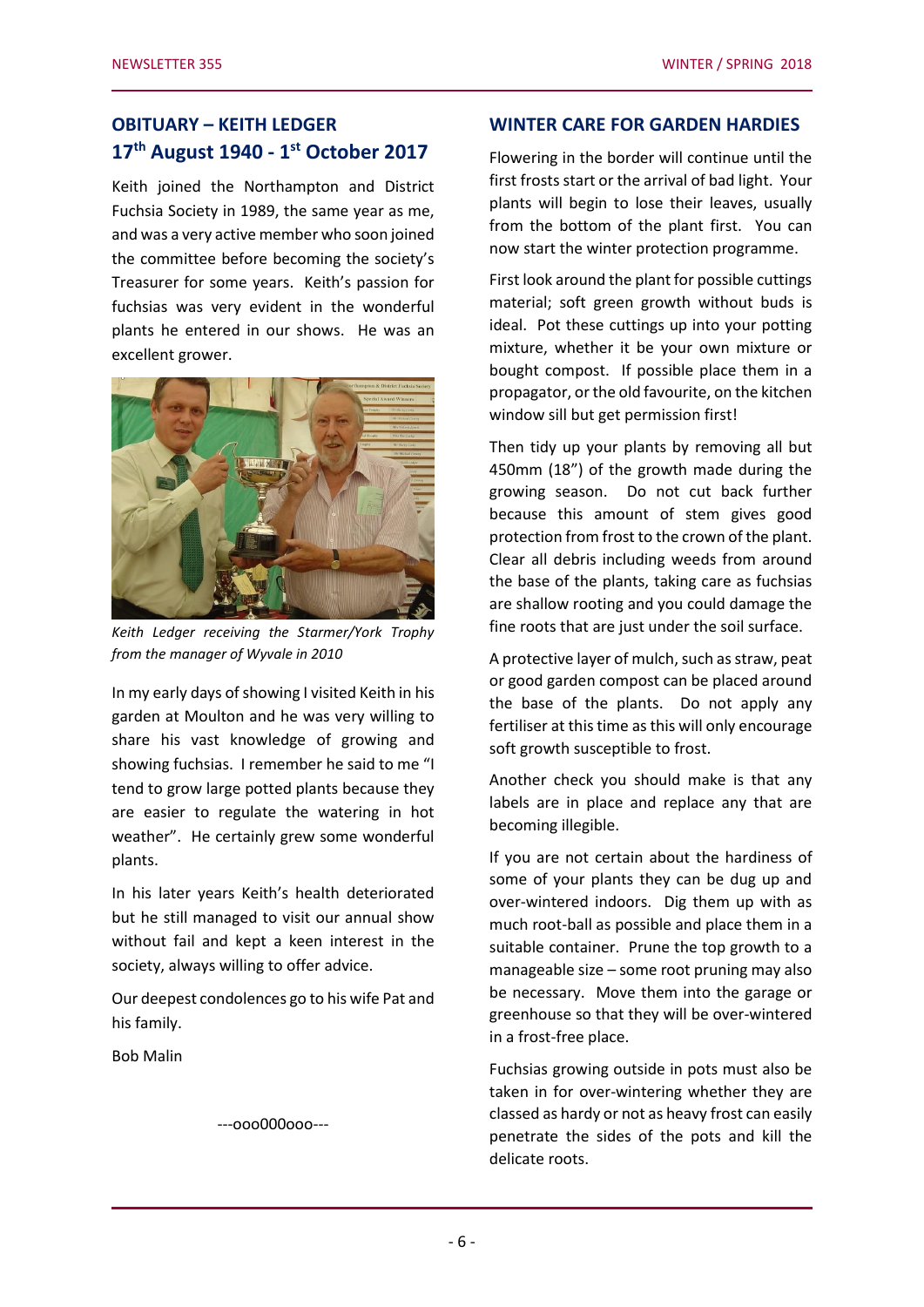#### **SHADOWS OF TIME**

Using sundials as garden ornaments dates from Roman times. They were mounted on stone pedestals to catch the shadow of the sun god, Sol, as he drove his chariot across the sky. Their history, however, is truly ancient, with the first simple use of an object casting a shadow dating back to 5000BC. Until mechanical clocks came into use in the 1300s, sundials were one of the most common ways of marking the passing of time, although the early mechanical clocks were not very accurate and people still used to check them against sundials!

Sundials, like any sort of timepiece, can vary significantly in their accuracy depending on their calibration, the precision of the marker and their size. Early sundials were not accurate, but with a growing understanding of latitude and longitude and how they affected the angle of the sun's rays, it became possible to build more elaborate dials which were accurate for their location. Calculating the angle of the gnomon (the technical name for the pointer whose shadow marks the hour) and then accurately engraving the lines marking the hours was the key. Bigger gnomons are more accurate than smaller ones since the change in shadow length over the course of the day is larger.

There are many types of sundial, some more complex than others. The simplest are pedestal (horizontal) dials and wall (vertical) dials but there is a whole range of other types of dial. There are armillary dials, polar dials, analemmatic dials (where the pointer is vertical) and even small, portable dials that are highly sought-after collectors' items. Also known are stained glass or etched-into-glass sundials which may be viewed from either side. There are even very rare moondials which are only of use when the moon is almost or completely full. Analemmatic dials can be laid out in a garden so that a human can stand and act as the gnomon.

Sundials often have mottos. Two examples are:

*All the flowers of all the tomorrows are in the seeds of today*

and

*Time is nature's way of making sure that everything does not happen at once*

*This is an extract from an article by Anita Chapman first published in the Hardy Plant Society's Correspondence Group Newsletter in June 2016.*

---ooo000ooo---

## **FACTS ABOUT LEONHART FUCHS**

Fuchs is German for Fox.

Leonhart Fuchs (1501-1566) compiled the first significant glossary of botanical terms, which contributed to the development of modern botany. The plant genus Fuchsia was named after Fuchs in 1703 because he was the first to describe it.

Leonhard Fuchs was born in Wemding, Bavaria. He enrolled at the University of Erfurt at the age of 12 or 14. He was so intelligent he opened his own school at the age of 16. At 18 he attended Ingolstadt University in Ingolstadt, Bavaria to study classics, philosophy, and medicine. He became a physician in Munich in 1524 and later in 1526 returned to Ingolstadt as a professor.

He was trained as a physician and had a particular interest in natural history. He was especially interested in the medicinal properties of plants. He became well known among his contemporaries for his successful treatments during the Plague in 1529. In 1535 he became the Chair of Medicine at the University of Tübingen in Germany**.**

In 1542, Fuchs published a plant manual titled *'Concerning the Description of Plants'.* The book was an important milepost in the developing science of natural history.